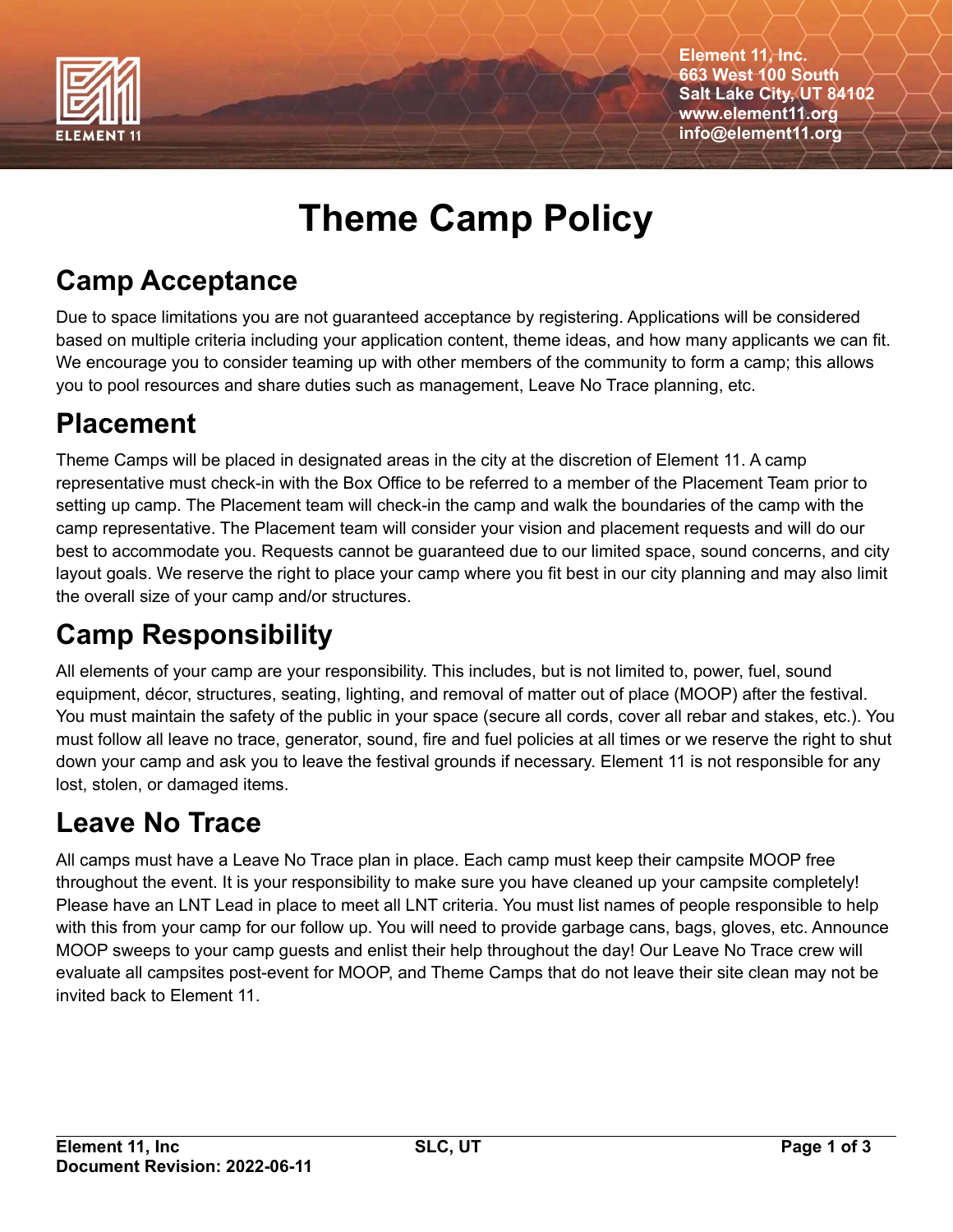

**Element 11, Inc. 663 West 100 South Salt Lake City, UT 84102 www.element11.org info@element11.org**

# **Food and Alcohol**

To serve food to the public, you must have a valid Box Elder County Food Handlers permit, and follow all regulations for food service. For more information, click [here.](https://brhd.org/classes/) To gift alcohol, you must check IDs and wristbands to ensure you are not serving minors (participants 0-20 will have different colored wristbands). Please place a '21 or Older' sign at all Bars and in all areas that gift alcoholic beverages. Try to have your bar distanced a little from any other all ages activities in your camp if possible.

# **We Build This City**

With BOD approval, you may start building your camp during WBTC. However, you MUST ensure that everything left is securely tied down and will not blow away, tip over, or otherwise be negatively affected by wind. Please let your board contact know if you wish to participate at WBTC.

#### **Early Arrival**

Official early arrival setup for Theme Camps begins Monday, June 20th, 2022 at 10am. In order to take advantage of Early Arrival you must coordinate with your Element 11 BOD contact or Placement Team representative.

#### **Exodus**

Your camp is expected to clean-up and vacate the festival grounds by 6pm on Sunday. If you feel you are unable to meet this requirement you may request to stay with the clean-up crew beyond 6pm. This must be negotiated with BOD contact prior to the 6pm deadline. Failure to do so could affect future placement.

#### **Fire**

All Theme Camps must read and adhere to the **[Element](https://www.element11.org/documents/Element_11_Fire_Performance_and_Burnable_Art_Policy.pdf) 11 Fire Policy**. No burn barrels or any wood-burning is allowed in camps. Propane fires are allowed, with specifics outlined in the Fire Policy.

# **Sound**

All Theme Camps must read and adhere to the [Element](https://www.element11.org/documents/Element_11_Sound_Policy.pdf) 11 Sound Policy. Camps must lower the volume or turn off sound systems when asked by an Element 11 BOD member, Ranger, or Law Enforcement. Further specifics are outlined in the Sound Policy.

# **Generators**

All Theme Camps must read and adhere to the Element 11 [Generator](https://www.element11.org/documents/Element_11_General_Camping_Generator_and_Fire_Policy.pdf) Policy if they choose to bring a generator. Generators are subject to all relevant Element 11 policies, including the Fire Policy and Sound Policy. The BOD reserves the right to request changes or stop operation at the discretion of the BOD or its representatives.